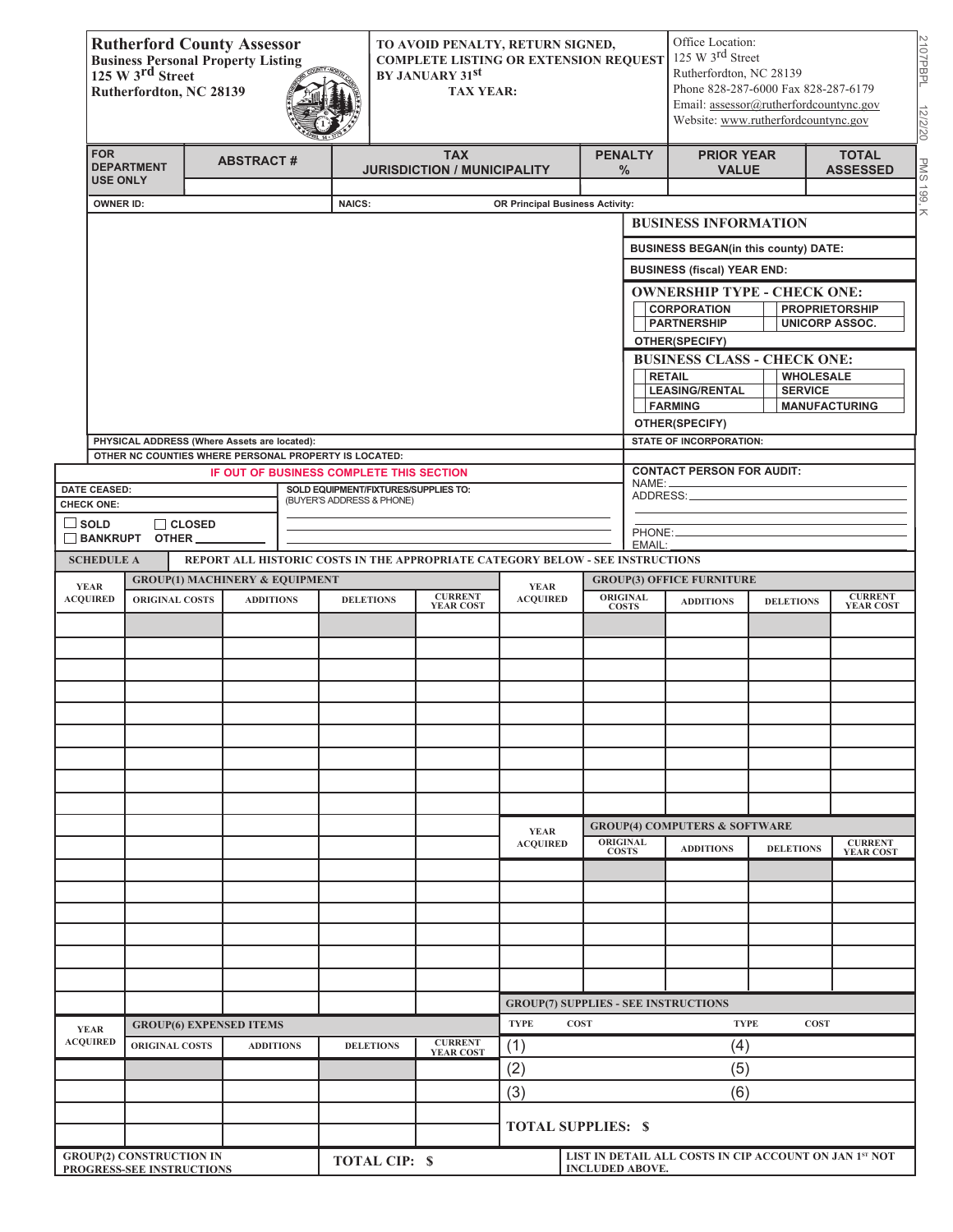| <b>YEAR</b>     |                         |                  | GROUP(5) LEASEHOLD IMPROVEMENTS N-20 (ATTACH DESCRIPTION) |                             | <b>YEAR</b>     | <b>GROUP(8) OTHER-DESCRIBE</b>  |                  |                  |                             |  |
|-----------------|-------------------------|------------------|-----------------------------------------------------------|-----------------------------|-----------------|---------------------------------|------------------|------------------|-----------------------------|--|
| <b>ACQUIRED</b> | ORIGINAL<br><b>COST</b> | <b>ADDITIONS</b> | <b>DELETIONS</b>                                          | <b>CURRENT</b><br>YEAR COST | <b>ACQUIRED</b> | <b>ORIGINAL</b><br><b>COSTS</b> | <b>ADDITIONS</b> | <b>DELETIONS</b> | <b>CURRENT</b><br>YEAR COST |  |
|                 |                         |                  |                                                           |                             |                 |                                 |                  |                  |                             |  |
|                 |                         |                  |                                                           |                             |                 |                                 |                  |                  |                             |  |
|                 |                         |                  |                                                           |                             |                 |                                 |                  |                  |                             |  |
|                 |                         |                  |                                                           |                             |                 |                                 |                  |                  |                             |  |
|                 |                         |                  |                                                           |                             |                 |                                 |                  |                  |                             |  |
|                 |                         |                  |                                                           |                             |                 |                                 |                  |                  |                             |  |
|                 |                         |                  |                                                           |                             |                 |                                 |                  |                  |                             |  |
|                 |                         |                  |                                                           |                             |                 |                                 |                  |                  |                             |  |
|                 |                         |                  |                                                           |                             |                 |                                 |                  |                  |                             |  |
|                 |                         |                  |                                                           |                             |                 |                                 |                  |                  |                             |  |
|                 |                         |                  |                                                           |                             |                 |                                 |                  |                  |                             |  |
|                 |                         |                  |                                                           |                             |                 |                                 |                  |                  |                             |  |
|                 |                         |                  |                                                           |                             |                 |                                 |                  |                  |                             |  |
|                 |                         |                  |                                                           |                             |                 |                                 |                  |                  |                             |  |
|                 |                         |                  |                                                           |                             |                 |                                 |                  |                  |                             |  |
|                 |                         |                  |                                                           |                             |                 |                                 |                  |                  |                             |  |

**If you need additional space to list property under schedules B and C, please attach a separate report in THE SAME FORMAT as below. Write "see attached" on the schedules if this is necessary.**

| <b>SCHEDULE B</b>                          |                                                                                                                                                                                                                                                                                                                                                                                                                                                  |                                                                             |                                  | <b>GROUP (4) MANUFACTURED HOMES &amp; OFFICE TRAILERS.</b> | VEHICULAR EQUIPMENT & MOBILE OFFICE-GROUP (1) UNREGISTERED MOTOR VEHICLES, SPECIAL BODIES,<br>AND MULTI-YEAR TAGGED TRAILERS. GROUP (2) BOATS & BOAT MOTORS, GROUP (3) AIRCRAFT. |                    |                         |  |
|--------------------------------------------|--------------------------------------------------------------------------------------------------------------------------------------------------------------------------------------------------------------------------------------------------------------------------------------------------------------------------------------------------------------------------------------------------------------------------------------------------|-----------------------------------------------------------------------------|----------------------------------|------------------------------------------------------------|----------------------------------------------------------------------------------------------------------------------------------------------------------------------------------|--------------------|-------------------------|--|
|                                            |                                                                                                                                                                                                                                                                                                                                                                                                                                                  | PLEASE SEE INSTRUCTIONS.                                                    |                                  |                                                            |                                                                                                                                                                                  |                    |                         |  |
| <b>PROPERTY TYPE</b>                       |                                                                                                                                                                                                                                                                                                                                                                                                                                                  | <b>DETAILED DESCRIPTION OF PROPERTY</b>                                     |                                  |                                                            |                                                                                                                                                                                  | <b>Property ID</b> |                         |  |
|                                            |                                                                                                                                                                                                                                                                                                                                                                                                                                                  |                                                                             |                                  |                                                            |                                                                                                                                                                                  |                    |                         |  |
|                                            |                                                                                                                                                                                                                                                                                                                                                                                                                                                  |                                                                             |                                  |                                                            |                                                                                                                                                                                  |                    |                         |  |
|                                            |                                                                                                                                                                                                                                                                                                                                                                                                                                                  |                                                                             |                                  |                                                            |                                                                                                                                                                                  |                    |                         |  |
| <b>SCHEDULE C</b>                          | PROPERTY IN YOUR POSSESSION ON JANUARY 1, OWNED BY OTHERS - SEE INSTRUCTIONS                                                                                                                                                                                                                                                                                                                                                                     |                                                                             |                                  |                                                            |                                                                                                                                                                                  |                    |                         |  |
| <b>NAME AND ADDRESS OF</b><br><b>OWNER</b> | <b>DESCRIPTION OF</b><br><b>PROPERTY</b>                                                                                                                                                                                                                                                                                                                                                                                                         | <b>LEASE/ACCOUNT#</b>                                                       | <b>MONTHLY</b><br><b>PAYMENT</b> |                                                            | <b>COST NEW (QUOTE)</b>                                                                                                                                                          | <b>DATE</b>        | <b>START/END LEASE</b>  |  |
|                                            |                                                                                                                                                                                                                                                                                                                                                                                                                                                  |                                                                             |                                  |                                                            |                                                                                                                                                                                  |                    |                         |  |
|                                            |                                                                                                                                                                                                                                                                                                                                                                                                                                                  |                                                                             |                                  |                                                            |                                                                                                                                                                                  |                    |                         |  |
| <b>AFFIRMATION</b>                         | LISTING FORM MUST BE SIGNED BY A LEGALLY AUTHORIZED PERSON - SEE INSTRUCTIONS                                                                                                                                                                                                                                                                                                                                                                    |                                                                             |                                  |                                                            |                                                                                                                                                                                  |                    |                         |  |
| Signature                                  | Under penalties prescribed by law, I hereby affirm that to the best of my knowledge and belief this listing, including any accompanying statements,<br>Listing must be signed by the taxpayer, a principal officer of the taxpayer, or a full time employee of the taxpayer who has been officially empowered by<br>the principal officer to list the property. Listings may be subject to audit review, for compliance and accuracy of returns. | inventories, schedules and other information, is true and complete.<br>Date |                                  | Preparer other than taxpayer                               |                                                                                                                                                                                  |                    | Date                    |  |
| Print or Type Name                         |                                                                                                                                                                                                                                                                                                                                                                                                                                                  |                                                                             |                                  | Print or Type Name                                         |                                                                                                                                                                                  |                    |                         |  |
|                                            |                                                                                                                                                                                                                                                                                                                                                                                                                                                  |                                                                             |                                  |                                                            |                                                                                                                                                                                  |                    |                         |  |
| Title                                      |                                                                                                                                                                                                                                                                                                                                                                                                                                                  | <b>Telephone Number</b>                                                     |                                  | Address                                                    |                                                                                                                                                                                  |                    | <b>Telephone Number</b> |  |
|                                            |                                                                                                                                                                                                                                                                                                                                                                                                                                                  |                                                                             |                                  |                                                            |                                                                                                                                                                                  |                    |                         |  |

**correct as to every material matter shall be guilty of a Class 2 misdemeanor. (Punishable by fine not to exceed \$1,000 and /or imprisonment up to 60 days.)**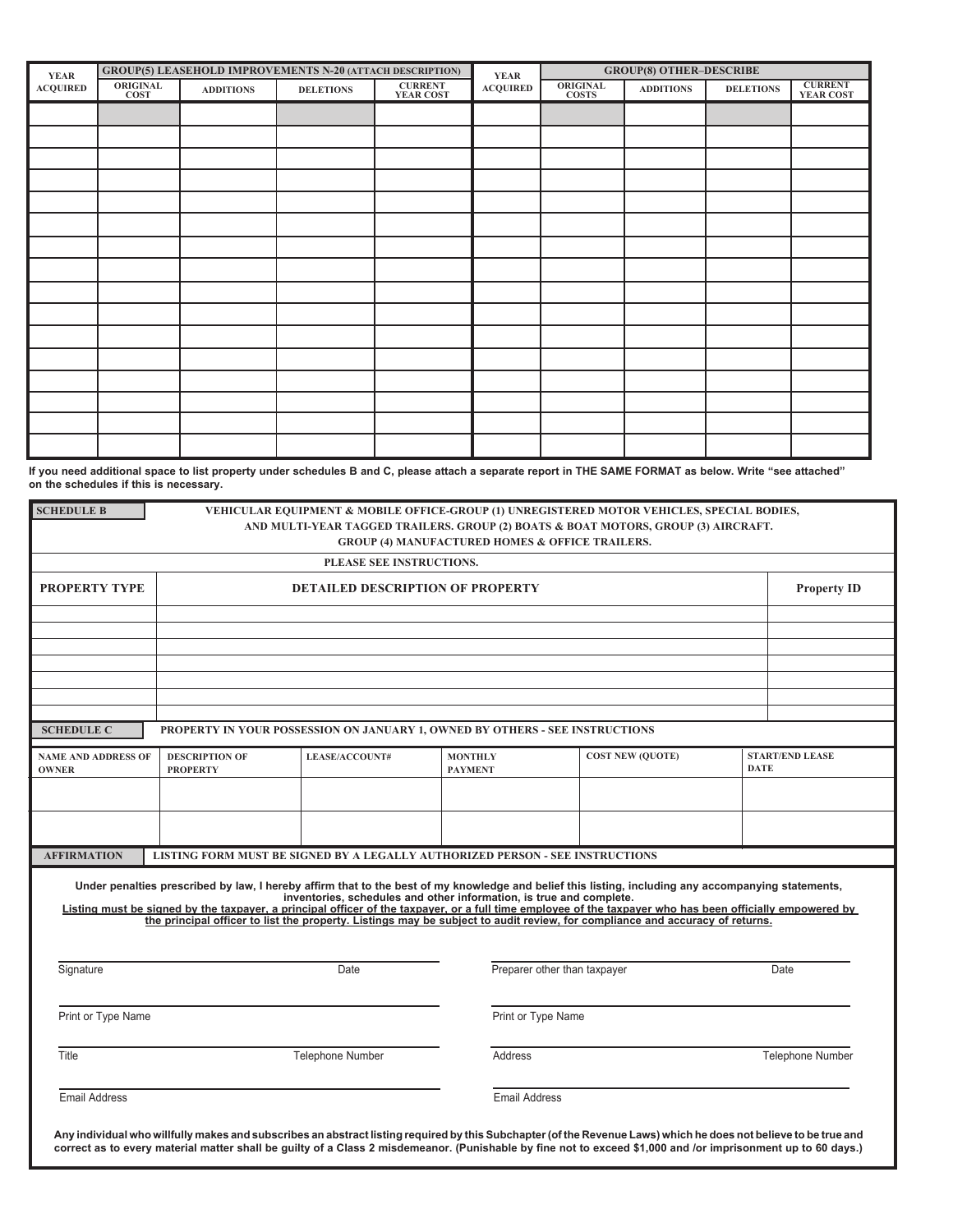| <b>SCHEDULE D</b>                                                                                                                                                |                                                                           | SEPARATELY SCHEDULED PROPERTY - SEE INSTRUCTIONS |                                                                     |  |  |               |                                                                                                                                                 |                                |                                 |              |
|------------------------------------------------------------------------------------------------------------------------------------------------------------------|---------------------------------------------------------------------------|--------------------------------------------------|---------------------------------------------------------------------|--|--|---------------|-------------------------------------------------------------------------------------------------------------------------------------------------|--------------------------------|---------------------------------|--------------|
| Please describe.                                                                                                                                                 |                                                                           |                                                  |                                                                     |  |  |               | List in this section any special property i.e. artwork or displays, owned by the business that are scheduled separately for insurance purposes. |                                |                                 | 2107PBPL_2   |
| <b>YEAR</b>                                                                                                                                                      | <b>PROPERTY</b><br><b>DETAILED DESCRIPTION OF PROPERTY</b><br><b>TYPE</b> |                                                  |                                                                     |  |  |               |                                                                                                                                                 | <b>ORIGINAL</b><br><b>COST</b> | <b>FOR OFFICE</b><br><b>USE</b> |              |
|                                                                                                                                                                  |                                                                           |                                                  |                                                                     |  |  |               |                                                                                                                                                 |                                |                                 | 771<br>02/20 |
|                                                                                                                                                                  |                                                                           |                                                  |                                                                     |  |  |               |                                                                                                                                                 | ㅈ                              |                                 |              |
|                                                                                                                                                                  |                                                                           |                                                  |                                                                     |  |  |               |                                                                                                                                                 |                                |                                 |              |
|                                                                                                                                                                  |                                                                           |                                                  |                                                                     |  |  |               |                                                                                                                                                 |                                |                                 |              |
| <b>SCHEDULE E</b>                                                                                                                                                |                                                                           |                                                  | FARM EQUIPMENT - Tractors, Implements, Etc Attach detail if needed. |  |  |               |                                                                                                                                                 |                                |                                 |              |
| <b>YEAR</b>                                                                                                                                                      | <b>DESCRIPTION or MAKE</b>                                                |                                                  | <b>MODEL</b> or<br>GAS or<br><b>SERIES</b><br><b>DIESEL</b>         |  |  | YEAR ACQUIRED |                                                                                                                                                 | <b>ORIGINAL</b><br><b>COST</b> | <b>FOR OFFICE</b><br><b>USE</b> |              |
|                                                                                                                                                                  |                                                                           |                                                  |                                                                     |  |  |               |                                                                                                                                                 |                                |                                 |              |
|                                                                                                                                                                  |                                                                           |                                                  |                                                                     |  |  |               |                                                                                                                                                 |                                |                                 |              |
|                                                                                                                                                                  |                                                                           |                                                  |                                                                     |  |  |               |                                                                                                                                                 |                                |                                 |              |
|                                                                                                                                                                  |                                                                           |                                                  |                                                                     |  |  |               |                                                                                                                                                 |                                |                                 |              |
|                                                                                                                                                                  |                                                                           |                                                  |                                                                     |  |  |               |                                                                                                                                                 |                                |                                 |              |
|                                                                                                                                                                  |                                                                           |                                                  |                                                                     |  |  |               |                                                                                                                                                 |                                |                                 |              |
| <b>SCHEDULE F</b>                                                                                                                                                |                                                                           |                                                  |                                                                     |  |  |               | <b>INTANGIBLE PROPERTY - LEASEHOLD INTEREST - LESSEES OF EXEMPTED REAL PROPERTY - IF</b>                                                        |                                |                                 |              |
|                                                                                                                                                                  |                                                                           |                                                  |                                                                     |  |  |               | YOU LEASE/RENT REAL PROPERTY FROM EXEMPT OWNERS, SUCH AS A CHURCH, LOCAL, STATE OR FEDERAL GOVERNMENT, AIRPORT                                  |                                |                                 |              |
| AUTHORITY, UNIVERSITY, PLEASE LIST BELOW.<br><b>DATE OF LEASE AND</b><br><b>DESCRIPTION</b><br>PARCEL#<br><b>ANNUAL RENT</b><br><b>NAME AND ADDRESS OF OWNER</b> |                                                                           |                                                  |                                                                     |  |  |               | FOR OFFICE USE                                                                                                                                  |                                |                                 |              |
|                                                                                                                                                                  |                                                                           |                                                  |                                                                     |  |  |               | <b>LEASE TERM</b>                                                                                                                               |                                |                                 |              |
|                                                                                                                                                                  |                                                                           |                                                  |                                                                     |  |  |               |                                                                                                                                                 |                                |                                 |              |
|                                                                                                                                                                  |                                                                           |                                                  |                                                                     |  |  |               |                                                                                                                                                 |                                |                                 |              |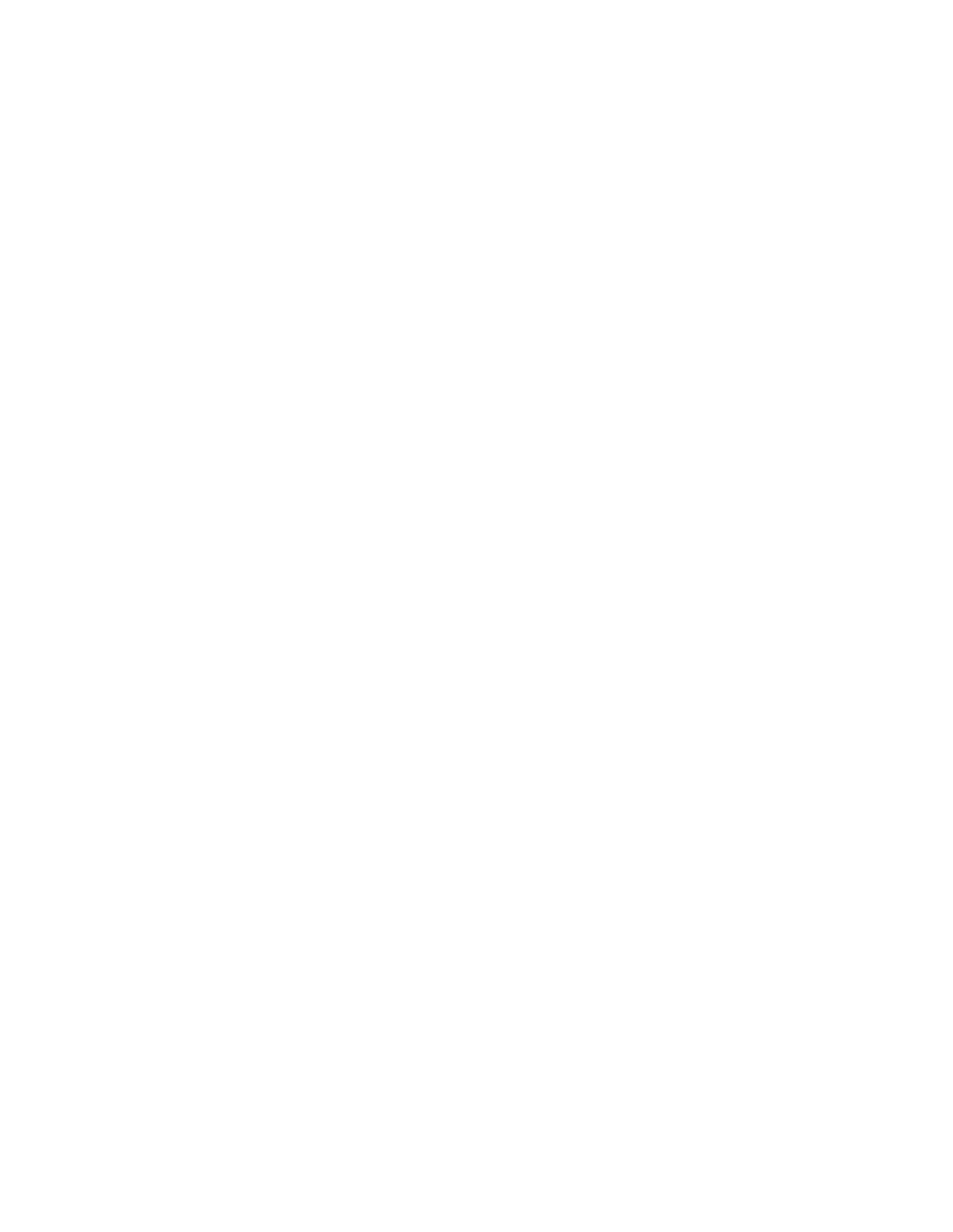## **Detail Listing of Acquisitions and Disposals**

| <b>Acquisition or<br/>Disposal?</b> | <b>Description of Personal Property</b> | Year of<br>Acquisition | 2107PBPL_3 12/2/20<br><b>Historical Cost</b> |
|-------------------------------------|-----------------------------------------|------------------------|----------------------------------------------|
| ex: Disposal                        | typewriter                              | 1980                   | 300.00                                       |
| ex: Acquisition                     | $\mathop{\rm computer}\nolimits$        | 2015                   | 500.00                                       |
|                                     |                                         |                        |                                              |
|                                     |                                         |                        | $\overline{\phantom{a}}$                     |
|                                     |                                         |                        |                                              |
|                                     |                                         |                        |                                              |
|                                     |                                         |                        |                                              |
|                                     |                                         |                        |                                              |
|                                     |                                         |                        |                                              |
|                                     |                                         |                        |                                              |
|                                     |                                         |                        |                                              |
|                                     |                                         |                        |                                              |
|                                     |                                         |                        |                                              |
|                                     |                                         |                        |                                              |
|                                     |                                         |                        |                                              |
|                                     |                                         |                        |                                              |
|                                     |                                         |                        |                                              |
|                                     |                                         |                        |                                              |
|                                     |                                         |                        |                                              |
|                                     |                                         |                        |                                              |
|                                     |                                         |                        |                                              |
|                                     |                                         |                        |                                              |
|                                     |                                         |                        |                                              |
|                                     |                                         |                        |                                              |
|                                     |                                         |                        |                                              |
|                                     |                                         |                        |                                              |
|                                     |                                         |                        |                                              |
|                                     |                                         |                        |                                              |
|                                     |                                         |                        |                                              |
|                                     |                                         |                        |                                              |
|                                     |                                         |                        |                                              |
|                                     |                                         |                        |                                              |
|                                     |                                         |                        |                                              |
|                                     |                                         |                        |                                              |
|                                     |                                         |                        |                                              |
|                                     |                                         |                        |                                              |
|                                     |                                         |                        |                                              |
|                                     |                                         |                        |                                              |
|                                     |                                         |                        |                                              |
|                                     |                                         |                        |                                              |
|                                     |                                         |                        |                                              |
|                                     |                                         |                        |                                              |
|                                     |                                         |                        |                                              |
|                                     |                                         |                        |                                              |
|                                     |                                         |                        |                                              |
|                                     |                                         |                        |                                              |
|                                     |                                         |                        |                                              |
|                                     |                                         |                        |                                              |
|                                     |                                         |                        |                                              |
|                                     |                                         |                        |                                              |
|                                     |                                         |                        |                                              |
|                                     |                                         |                        |                                              |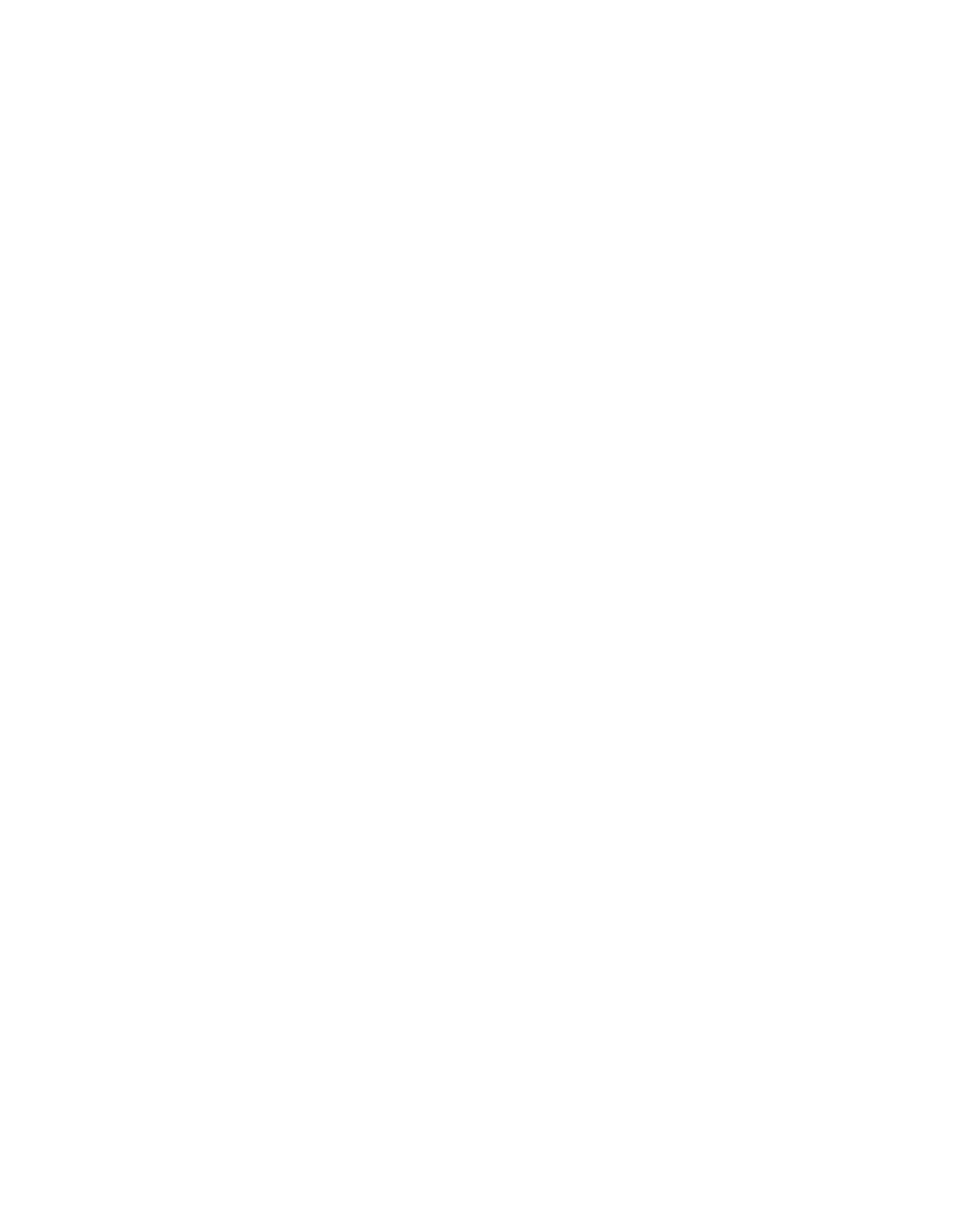| <b>Property Type</b> | <b>Description of Personal Property</b> | 2107PBPL_overtiow<br>Property |
|----------------------|-----------------------------------------|-------------------------------|
|                      |                                         |                               |
|                      |                                         |                               |
|                      |                                         |                               |
|                      |                                         |                               |
|                      |                                         | 12/2/20                       |
|                      |                                         |                               |
|                      |                                         |                               |
|                      |                                         |                               |
|                      |                                         |                               |
|                      |                                         |                               |
|                      |                                         |                               |
|                      |                                         |                               |
|                      |                                         |                               |
|                      |                                         |                               |
|                      |                                         |                               |
|                      |                                         |                               |
|                      |                                         |                               |
|                      |                                         |                               |
|                      |                                         |                               |
|                      |                                         |                               |
|                      |                                         |                               |
|                      |                                         |                               |
|                      |                                         |                               |
|                      |                                         |                               |
|                      |                                         |                               |
|                      |                                         |                               |
|                      |                                         |                               |
|                      |                                         |                               |
|                      |                                         |                               |
|                      |                                         |                               |
|                      |                                         |                               |
|                      |                                         |                               |
|                      |                                         |                               |
|                      |                                         |                               |
|                      |                                         |                               |
|                      |                                         |                               |
|                      |                                         |                               |
|                      |                                         |                               |
|                      |                                         |                               |
|                      |                                         |                               |
|                      |                                         |                               |
|                      |                                         |                               |
|                      |                                         |                               |
|                      |                                         |                               |
|                      |                                         |                               |
|                      |                                         |                               |
|                      |                                         |                               |
|                      |                                         |                               |
|                      |                                         |                               |
|                      |                                         |                               |